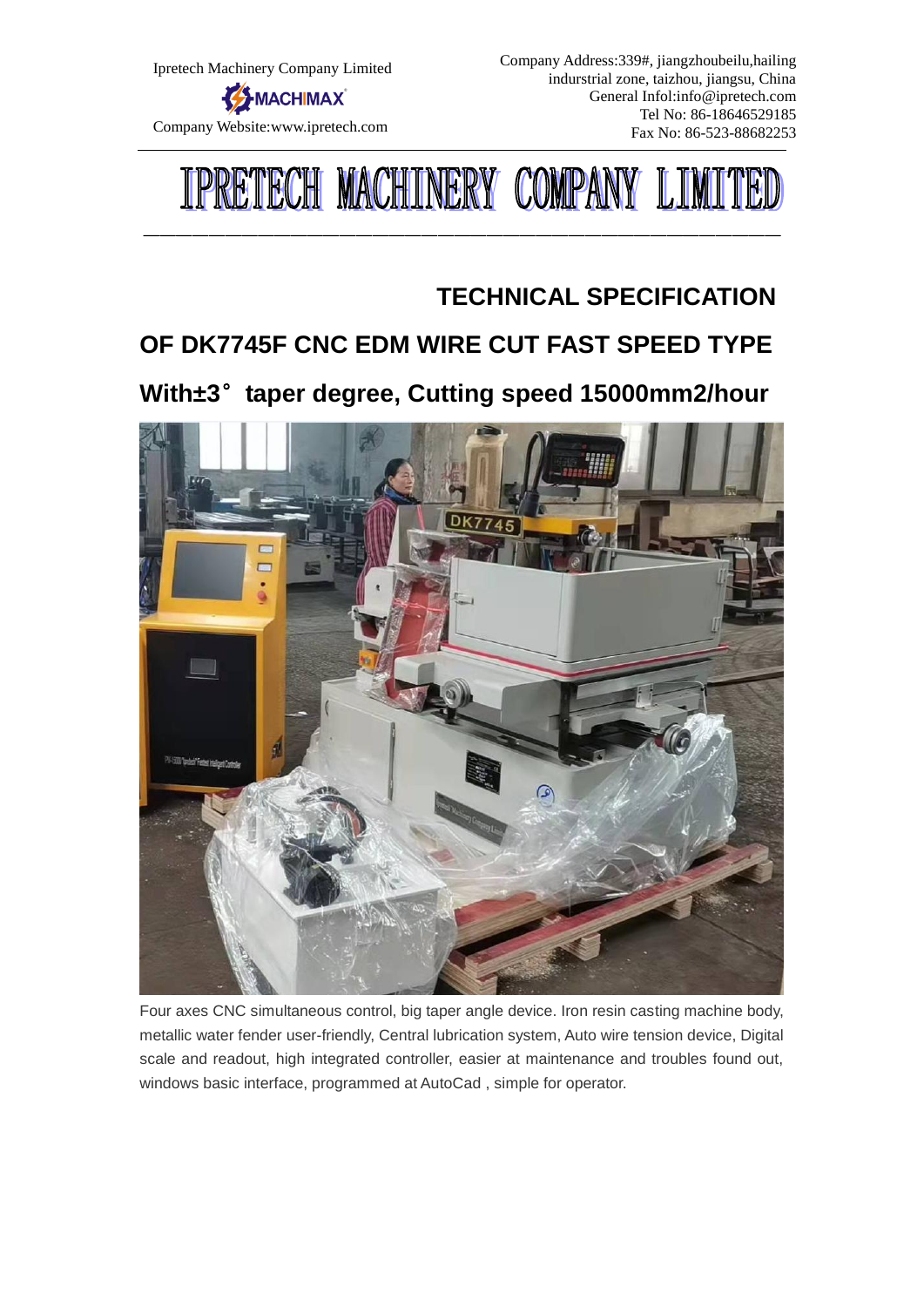Ipretech Machinery Company Limited MACHIMAX Company Website:www.ipretech.com

## **About us**

Ipretech machinery company limited is an integrated research & development, manufacturing, import & export as one of the professional CNC machinery tool enterprises. Mainly engaged in a full ranges production of electric sparking series CNC machine and milling machine, machine center, CNC lathe and so on. Our company all products are independent research and development, design and manufacture by advanced design idea & method, the machine body adopts modularization, solid sealed box type structure, after artificial aging qualified castings and a long time the natural aging, obtain complete and reliable stability, with our company independent research and development of the circuit system and software, has excellent mechanical and electrical matching performance, thus greatly improve the stability of product electrical performance.

Under the leadership of our boss Mr.JiaYi, the company has gained two systems ----ISO9001:2000 Quality System Certification and ISO14001:1996 Environmental System Certification, And own appearance design patent certificate and utility model patent certificate, science and technology enterprise qualification certificate 16pcs, ALSO ovserve contracts and keep promises etc. qualification and honor. Ipretech machinery have grown up to be one of the Top EDM manufacturer and Exporter in China. Our market covers the United States, Mexico, Brazil, Argentina, Chile, South Korea, Indonesia, Malaysia, Vietnam, India, Pakistan, Russia, Turkey,Egypt, Italy, Poland, the Czech Republic, Hungary and the United Kingdom.

Ipretech Machinery business philosophy are keeping R&D, Dedicated Service" all the ipretech staff are devoting ourselves into company innovation, production and developing. Ipretech machinery have been worked together with many new high-tech enterprise, several colleges and universites. Such as beijing THU Tsinghua University, Nanjing SouthEast University, Wuhan university of science and technology etc.

Finally, Sincerely wish every of partners and users with a prosperous business together with us.

*Thank you for your full trust and kind recognition on us, we will stand by you and offer our best service!*

IPRETECH MACHINERY COMANY LIMITED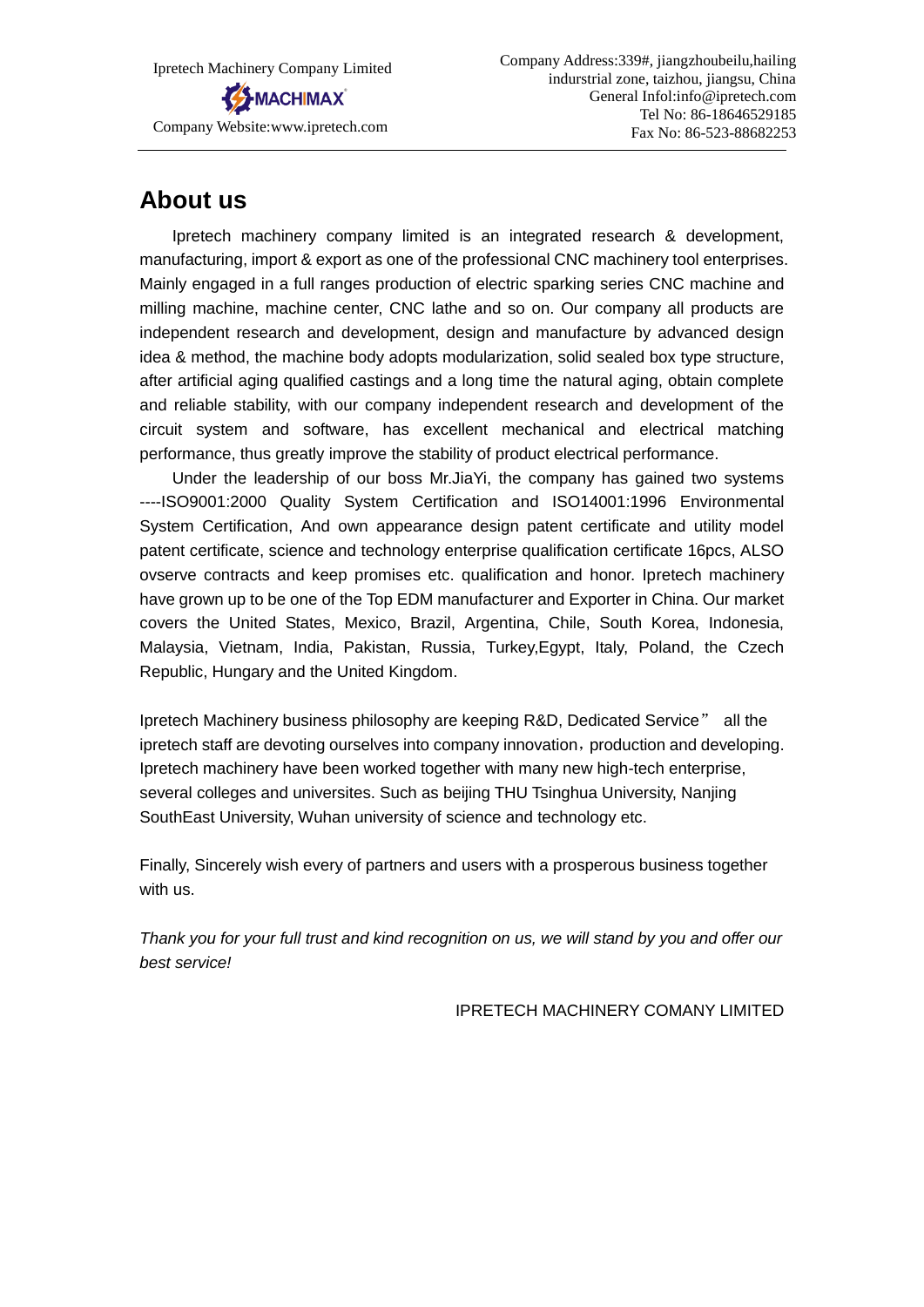

Company Website:www.ipretech.com

Company Address:339#, jiangzhoubeilu,hailing indurstrial zone, taizhou, jiangsu, China General Infol:info@ipretech.com Tel No: 86-18646529185 Fax No: 86-523-88682253

#### **CUSTOMER INFORMATION**

#### **TRADE INFORMATION**

#### **ORDER INFORMATION**

**DRO**

| <b>ORDER INFORMATION</b>                                           |  |
|--------------------------------------------------------------------|--|
| DK7745F CNC EDM WIRE CUT<br>MACHINE, X-Y-Z traveling 450*630*500mm |  |
| With $\pm 3^\circ$ taper degree                                    |  |
| Feature:                                                           |  |
| Full Iron casting machine frame                                    |  |
| Automatic wire tension sytem                                       |  |
| Autocut software                                                   |  |
| Automatic center finding and side finding                          |  |
| Automatic alarm and brake system in case of                        |  |
| wire breakage                                                      |  |
| Central lubricant pump                                             |  |
| Maximum current 10A Maximum cutting speed                          |  |
| 220mm2/min Ball screw for XY table with                            |  |
| Roller bearing.                                                    |  |
| Fine pitch screw for UV moment.                                    |  |
| Stepper motor for X, Y, U, V axis.                                 |  |
| Flexible job stand for job mounting.                               |  |
| Variable speed AC motor for wire drum                              |  |
| assembly.                                                          |  |
| Lowest Running cost.                                               |  |
| Reciprocating molybdenum wire.                                     |  |
| Big job thickness.                                                 |  |
| 15" colour LCD Display.                                            |  |
| 2D/3D Graphic simulation of wire path.                             |  |
| Rotation of programme.                                             |  |
| Data input from USB.                                               |  |
| Rotation of Program.                                               |  |
| <b>Options:</b>                                                    |  |
|                                                                    |  |

**Machine Parameters**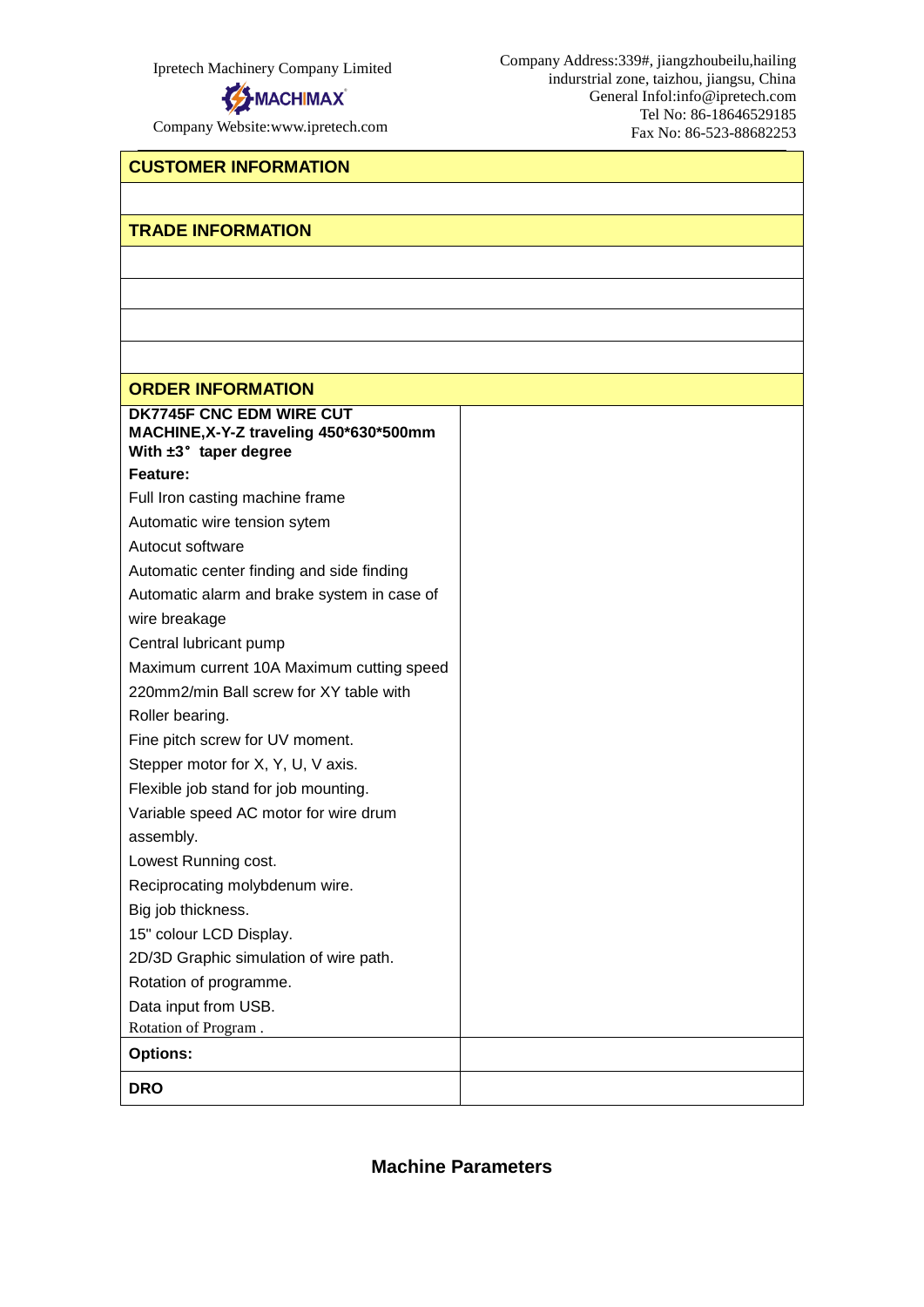

Company Address:339#, jiangzhoubeilu,hailing indurstrial zone, taizhou, jiangsu, China General Infol:info@ipretech.com Tel No: 86-18646529185 Fax No: 86-523-88682253

Company Website:www.ipretech.com

| <b>CODE</b>            | <b>WORK TRAVEL</b>                              |                                           |                                            |  |
|------------------------|-------------------------------------------------|-------------------------------------------|--------------------------------------------|--|
| 1                      | Worktable (WidthxLength)                        | mm                                        | 580*820                                    |  |
| $\overline{2}$         | <b>CNC Type</b>                                 |                                           |                                            |  |
| 3                      |                                                 | Autocut Control System/X8 wire cut system |                                            |  |
| 4                      | Max.Load Bearing Of Worktable                   | kg                                        | 500                                        |  |
| 5                      | X Axis                                          | mm                                        | 450                                        |  |
| 6                      | Y Axis                                          | mm                                        | 630                                        |  |
| $\overline{7}$         | Z Axis                                          | mm                                        | 500                                        |  |
| 8                      | <b>Taper Angle</b>                              | $\circ$                                   | ±3                                         |  |
| 9                      | <b>Machine Dimension</b>                        | mm                                        | 1700*1250*1850                             |  |
| 10                     | Machine Weight                                  | kgs                                       | 1560                                       |  |
| <b>STRUCTURE INDEX</b> |                                                 |                                           |                                            |  |
| 11                     | Display Method                                  |                                           | DRO(DIGITAL READ OUT)                      |  |
| 12                     | <b>Wire Diameter</b>                            | mm                                        | 0.18                                       |  |
| 13                     | Vertical Controller Weight                      | kgs                                       | 200                                        |  |
| 14                     | <b>Power Consumption</b>                        | kw                                        | 1.8                                        |  |
| 15                     | <b>Max Working Current</b>                      | A                                         | 10                                         |  |
| 16                     | <b>Resolution Of Each Axis</b>                  | mm                                        | 0.001                                      |  |
| 17                     | Power Requirement                               |                                           | 220/380/415 V, 50/60 Hz for<br>three-phase |  |
| 18                     | <b>Environmental Temperature</b><br>Requirement |                                           | $0^\circ C \sim 40^\circ C$                |  |
| 19                     | <b>Relative Humidity</b>                        |                                           | 20%~80%                                    |  |
| <b>ACCURACY</b>        |                                                 |                                           |                                            |  |
| 20                     | <b>Cutting Accuracy</b>                         | mm                                        | 0.015                                      |  |
| 21                     | Roughness Accuracy                              | um                                        | 2.5                                        |  |
| 22                     | <b>Cutting Speed</b>                            | Mm2/min                                   | 220                                        |  |

| <b>EDM TECHNOLOGY</b> |                        |                                |
|-----------------------|------------------------|--------------------------------|
|                       | <b>Pulse Generator</b> | Built-In                       |
|                       | Wire Feed Technology   | <b>Reciprocating Wire Type</b> |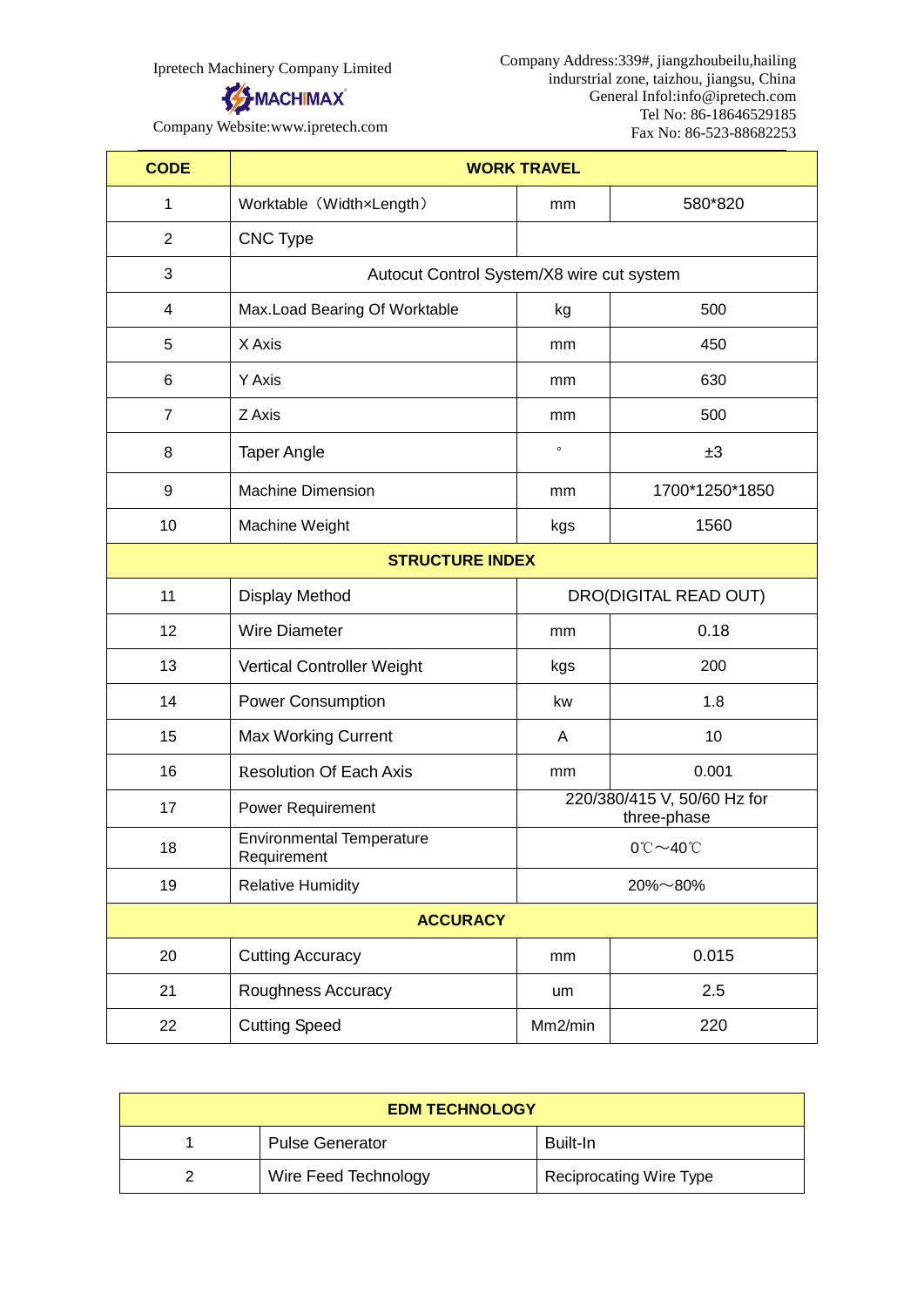

Company Website:www.ipretech.com

| 3                                  | Program System                                                                                                                                                                                                                                                                                                        | Windows Xp Based                                                                                                                                                                                                                                                                         |  |
|------------------------------------|-----------------------------------------------------------------------------------------------------------------------------------------------------------------------------------------------------------------------------------------------------------------------------------------------------------------------|------------------------------------------------------------------------------------------------------------------------------------------------------------------------------------------------------------------------------------------------------------------------------------------|--|
| 4                                  | <b>Dielectric Medium</b>                                                                                                                                                                                                                                                                                              | Soft Water Along With Edm Wire<br>Cut Paste/Oil                                                                                                                                                                                                                                          |  |
| 5                                  | <b>Dielectric Unit</b>                                                                                                                                                                                                                                                                                                | A. Dielectric Media<br>Dm Water $+$<br><b>Edm Wirecut Paste</b><br>B. Tank Capacity 65 Liters<br>C. Filter Multilayer Filter                                                                                                                                                             |  |
| <b>INPUT OUTPUT</b><br><b>DATA</b> |                                                                                                                                                                                                                                                                                                                       |                                                                                                                                                                                                                                                                                          |  |
| 6                                  | Software                                                                                                                                                                                                                                                                                                              | Autocut(Autocad)                                                                                                                                                                                                                                                                         |  |
| $\overline{7}$                     | <b>Optical Mouse-Usb</b>                                                                                                                                                                                                                                                                                              |                                                                                                                                                                                                                                                                                          |  |
| 8                                  | Keyboard:                                                                                                                                                                                                                                                                                                             | Standard Ascii Keyboard<br>Applicable                                                                                                                                                                                                                                                    |  |
| 9                                  | <b>Usb Ports</b>                                                                                                                                                                                                                                                                                                      | 02 Numbers                                                                                                                                                                                                                                                                               |  |
| 10                                 | CNC controller compatible with<br>pre-loaded cutting programming<br>software package designed for CNC<br>Wire cut EDM machines for cutting<br>of metals plates in 2D shape with<br>draft (Licensed version). Software<br>capability for auto transformation of<br>AutoCAD DWG and DXF files into<br>Machine language. | a. General capabilities:<br>Programmed preview, edit mode<br>and 'DWG/DXF' files<br>transfer to machine language.<br>b. Module giving details of<br>geometry, auxiliary function,<br>manipulations, Dimensions,<br>Macros, Text input etc.<br>c. Display with rotate and zoom<br>options |  |

### **Standard Accessories**

| <b>CODE</b> | <b>PART NAME</b>                         | <b>NUMBER</b> |
|-------------|------------------------------------------|---------------|
|             | <b>CNC Controller With Color Monitor</b> | 01            |
| 2           | <b>CD Drive</b>                          | 01            |
| 3           | Part Programming Application Software    | 01            |
| 4           | <b>Coolant Unit</b>                      | 01            |
| 5           | Leveling Pads With Screw And Adjustor    | 04            |
| 6           | <b>Job Mounting Clamps</b>               | 01            |